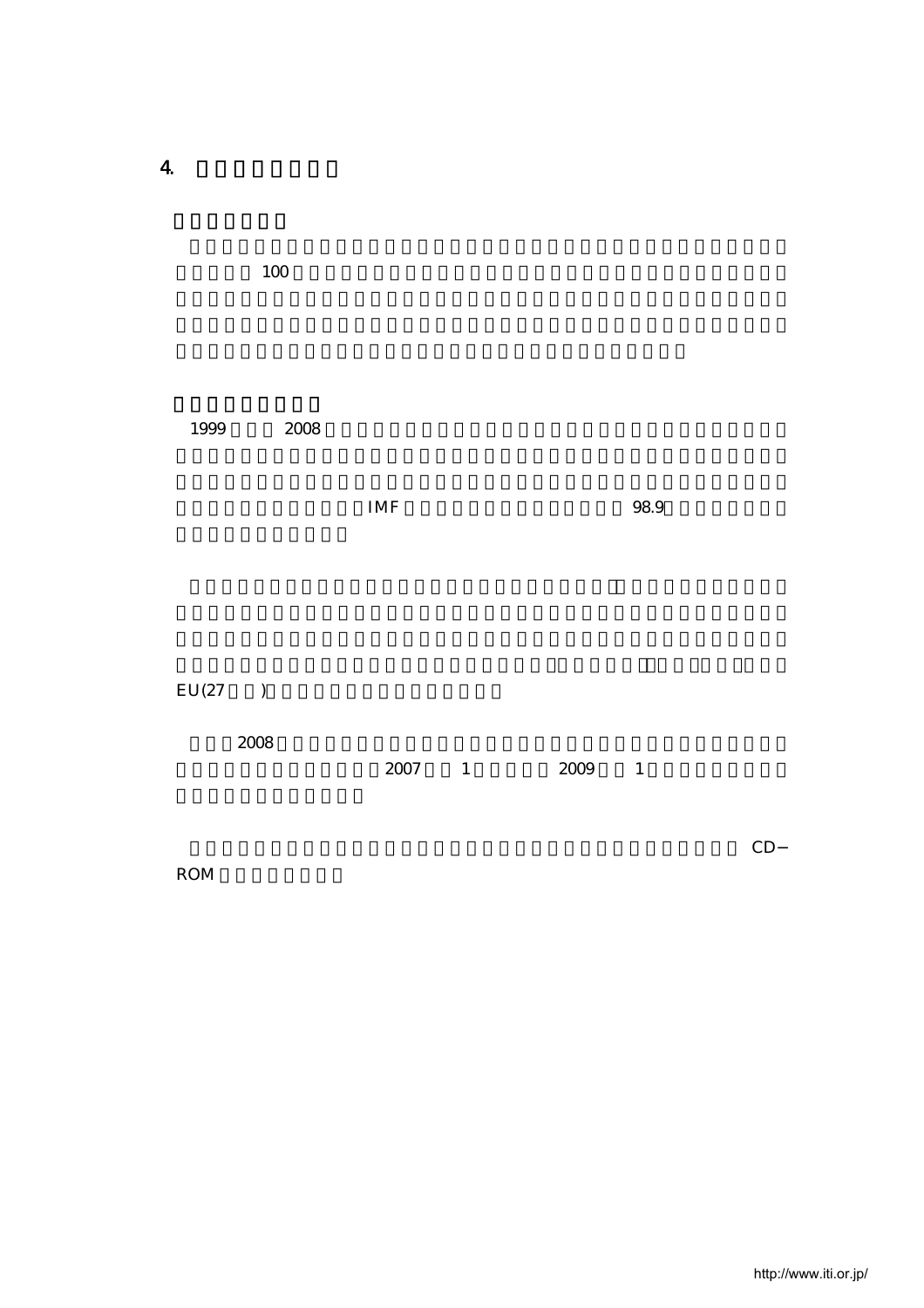| <b>CIF</b> |
|------------|
|            |

| Japan              | FOB        | CIF        | Japan Tariff Association                                    |
|--------------------|------------|------------|-------------------------------------------------------------|
| China              | FOB        | <b>CIF</b> | China Customs                                               |
| Hong Kong          | FOB        | <b>CIF</b> | Census & Statistics Department, Government of Hong Kong SAR |
| Singapore          | FOB        | <b>CIF</b> | <b>Singapore Customs</b>                                    |
| South Korea        | FOB        | <b>CIF</b> | Korea Customs Service                                       |
| Taiwan             | <b>FOB</b> | <b>CIF</b> | Statistical Department Taiwan                               |
| Indonesia          | <b>FOB</b> | <b>CIF</b> | Statistics Indonesia                                        |
| Malaysia           | FOB        | <b>CIF</b> | Department of Statistics Malaysia                           |
| Philippines        | FOB        | <b>CIF</b> | Philippines National Statistics Office                      |
| Thailand           | FOB        | <b>CIF</b> | Thai Customs Department                                     |
| Vietnam            | <b>FOB</b> | <b>CIF</b> | <b>United Nations</b>                                       |
| India              | FOB        | CIF        | DGCI&S, Mnistry of Commerce                                 |
| Australia          | FOB        | <b>CV</b>  | <b>Australian Bureau of Statistics</b>                      |
| New Zealand        | FOB        | <b>VFD</b> | <b>Statistics New Zealand</b>                               |
| U.S.A.             | <b>FAS</b> | CV         | Foreign Trade Division, Bureau of Census                    |
| Canada             | FOB        | FOB        | <b>Statistics Canada</b>                                    |
| Mexico             | FOB        | FOB        | Mnistry of Commerce and Industrial Development              |
| Argentina          | <b>FOB</b> | <b>CIF</b> | <b>INDEC</b>                                                |
| Brazil             | FOB        | FOB        | Secretariat of Foreign Trade                                |
| Chile              | FOB        | <b>CIF</b> | Servicio Nacional De Aduana                                 |
| Colombia           | FOB        | <b>CIF</b> | Banco de Datos                                              |
| Costa Rica         | FOB        | <b>CIF</b> | The Central Bank, Customs & Procomer                        |
| Panama             | FOB        | <b>CIF</b> | Panama Customs                                              |
| Peru               | FOB        | <b>CIF</b> | Super Intendencia Nacional de Aduanas                       |
| Venezuela          | FOB        | FOB        | <b>SENIAT</b>                                               |
| Austria            | FOB        | <b>CIF</b> | Eurostat                                                    |
| Belgium            | FOB        | <b>CIF</b> | Eurostat                                                    |
| <b>Denmark</b>     | FOB        | <b>CIF</b> | Eurostat                                                    |
| Finland            | FOB        | <b>CIF</b> | Eurostat                                                    |
| France             | FOB        | <b>CIF</b> | Eurostat                                                    |
| Germany            | <b>FOB</b> | <b>CIF</b> | Eurostat                                                    |
| Greece             | FOB        | <b>CIF</b> | Eurostat                                                    |
| Ireland            | FOB        | <b>CIF</b> | Eurostat                                                    |
| Italy              | FOB        | <b>CIF</b> | Eurostat                                                    |
| Luxembourg         | FOB        | <b>CIF</b> | Eurostat                                                    |
| <b>Netherlands</b> | FOB        | <b>CIF</b> | Eurostat                                                    |
| Portugal           | <b>FOB</b> | <b>CIF</b> | Eurostat                                                    |
| Spain              | FOB        | <b>CIF</b> | Eurostat                                                    |
| Sweden             | FOB        | <b>CIF</b> | Eurostat                                                    |
| U.K.               | FOB        | <b>CIF</b> | H.M Customs and Excise                                      |
| Czech Republic     | FOB        | CIF        | Eurostat                                                    |
| Hungary            | FOB        | <b>CIF</b> | Eurostat                                                    |
| Lithuania          | FOB        | <b>CIF</b> | Eurostat                                                    |
| Poland             | <b>FOB</b> | <b>CIF</b> | Polish Central Statistics Office                            |
| Slovakia           | FOB        | <b>CIF</b> | Eurostat                                                    |
| Slovenia           | FOB        | <b>CIF</b> | Eurostat                                                    |
| Norway             | <b>FOB</b> | CIF        | <b>Statistics Norway</b>                                    |
| Switzerland        | <b>FOB</b> | <b>CIF</b> | <b>Swiss Customs</b>                                        |
| Russia             | FOB        | <b>CIF</b> | <b>Customs Committee of Russia</b>                          |
| Ukraine            | FOB        | <b>CIF</b> | State Customs Committee of the Ukraine                      |
| Romania            | FOB        | CIF        | National Institute of Statistiscs                           |
| Turkey             | <b>FOB</b> | CIF        | <b>State Institute of Statistics</b>                        |
| South Africa       | <b>FOB</b> | <b>FOB</b> | South African Revenue Service                               |